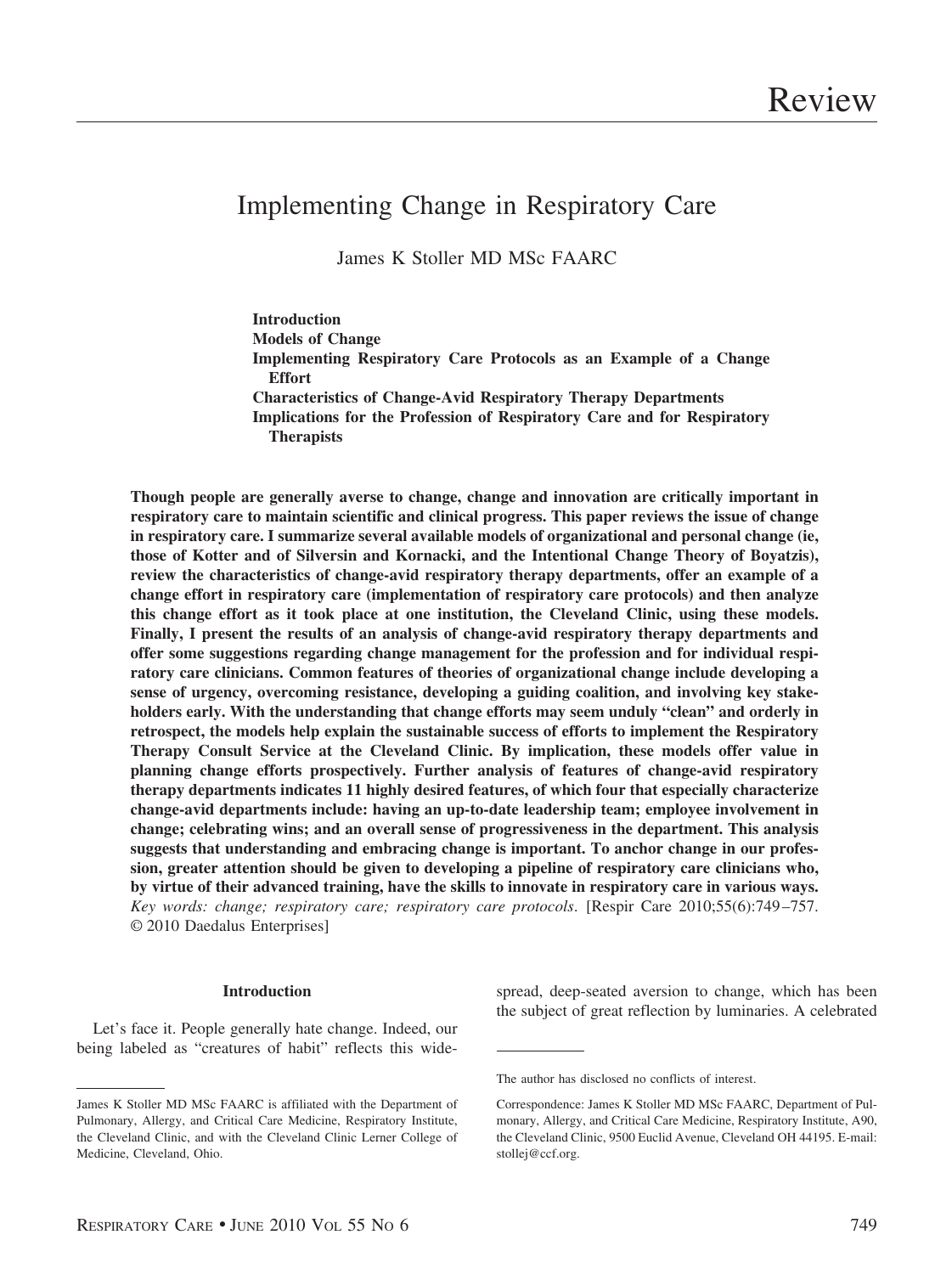consultant, W Edwards Deming, stated, "It is not necessary to change, survival is not mandatory." Will Rogers, a notable humorist, said, "Even if you are on the right track, you will get run over if you just sit there." Finally, recognizing the human disinclination to change, Mark Twain stated, "It's not the progress I mind: it's the change I don't like." To make this aversion to change both real and immediate, consider the following 2 simple exercises: (1) Brush your teeth with your non-dominant hand for a full day, and (2) Put your shoes on in the order opposite from usual for you. Said again, most people resist change, probably because discomfort accompanies even the smallest change (like brushing your teeth with your other hand).

The paradox is that despite our aversion to change, our lives depend on progress and innovation, which is at the core of change. Indeed, innovation and change are our lifeblood, and resistance to change threatens stagnation and the adverse effects of failing to progress. In the specific context of respiratory care, imagine managing your next patient who has respiratory failure with an iron lung or treating your next patient with ARDS using tidal volumes exceeding 12 mL/kg. Both scenarios could occur were it not for the change begotten by scientific advancement.

In the context that change and scientific advancement are critical for advancing health and improving respiratory care, it is striking that the issue of change and models that describe change implementation have received little attention in respiratory care. For example, a MEDLINE search of 1,083 articles published in RESPIRATORY CARE from 1996 to November 2009, using the search term "change," revealed only 66 citations, most of which regard new techniques and technologies, and only 4 of which<sup>1-4</sup> address the issue of organizational change (including one2 announcing the change of editorship, with Dr Hess assuming this role). To address this gap, the current paper first reviews several available models of organizational<sup>5-7</sup> and personal<sup>8</sup> change, and then evaluates how the successful implementation of respiratory care protocols at one institution exemplifies these principles of change management. Next, I summarize a line of research that has examined the features of respiratory therapy departments that embrace change (ie, are "change-avid"). Finally, I offer a perspective on the importance of change-avidity for the profession of respiratory care and on what individual respiratory therapists (RTs) can do to advance the field.

#### **Models of Change**

Given the importance of change, models for effecting change have been the subject of considerable study and scholarship.5-8 For example, Kotter developed an 8-stage model of change that is grounded in his observation that people and organizations generally resist change (ie, are

change-averse) and that 8 errors usually account for why change efforts fail and for the "waste and anguish" that accompany such failed change efforts.5 These 8 errors, which provide the basis of the change model, are: (1) allowing too much complacency, (2) failing to create a sufficiently powerful guiding coalition, (3) underestimating the power of vision, (4) under-communicating the vision, (5) permitting obstacles to block the new vision, (6) failing to create short-term wins, (7) declaring victory too soon, and (8) neglecting to anchor changes firmly in the corporate culture. In developing the model for effecting change, Kotter<sup>5</sup> suggests that each of these 8 common errors invites a specific solution, which together comprise the 8-stage change model. For example, because, "people will find a thousand ingenious ways to withhold cooperation from a process that they sincerely think is unnecessary or wrongheaded," complacency requires an antidote, which is to create a sense of urgency. Developing urgency can be done in various ways, including highlighting the ill effects of failing to change, providing rigorous feedback to individuals in the organization on their performance and raising performance standards so as to lessen self-satisfaction, and reducing the visible symbols of organizational success. As other examples of failures, lack of a clear vision and/or failure to communicate this vision must be counteracted by both developing a clear, simple, and communicable vision and then by actually communicating the vision to the organization. Communication must be simple (ie, free of jargon and "technobabble"5), repetitive, must go in both directions (ie, from leadership to organizational members and from members to leaders), and must take advantage of multiple forums for communication. Importantly, the change that is being advocated must be modeled by institutional leaders. Taken together, these 8 steps provide a roadmap for achieving organizational change.

The resultant model has been advocated as a way of both understanding change and, as will be discussed in the context of implementing respiratory care protocols, for designing change processes (Table 1).

In a second model of change (Fig. 1), Silversin and Kornacki<sup>6</sup> have proposed a model (called Amicus) that specifically addresses the nuances of change processes in healthcare organizations. This model is based on leadership, shared vision, and culture and compact, and uses levers of aligning the team, involving physicians early, developing tension, addressing resistance, and building consistency. Notably, several elements of this second model closely resemble features of the model by Kotter,<sup>5</sup> especially those of aligning a team (ie, creating a guiding coalition), developing tension and an urgency for change (establishing a sense of urgency or a "burning platform"), and developing a shared vision. Silver-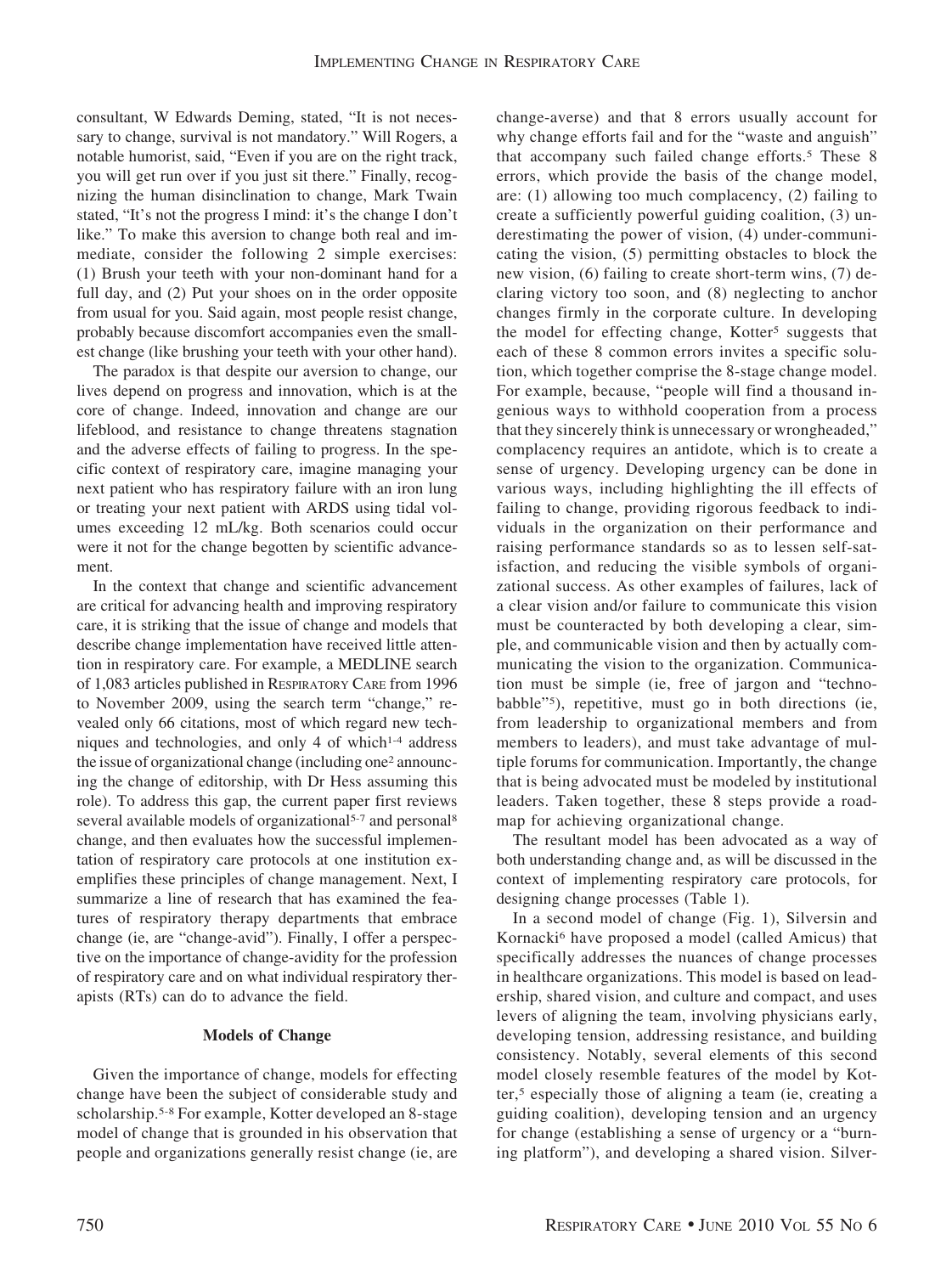- Table 1. Examples of Change Steps in Implementing Respiratory Care Protocols at the Cleveland Clinic, Following the Change Criteria from Kotter's 8 Stages of Change Model5
- I.a. A sense of urgency was created by the need to revamp how respiratory care was ordered. The volume of orders was steadily increasing, outstripping available full-time employees of respiratory therapists (RTs) to administer the care. Also, the financial climate discouraged growth of RTs in proportion to demand. The demonstration of misallocation in our practice cemented the need for a new paradigm to deliver respiratory care. Furthermore, a climate in other institutions in which the number of RTs was reduced in proportion to the extent of over-ordering created urgency to enhance the allocation of RT services in our institution.
- I.b. The aforementioned (I.a. above) issues were extensively discussed among RTs and the Medical Director.
- II.a. A group was quickly formed to plan the structure and function of the Respiratory Therapy Consult Service (RTCS). The group consisted of RTs and the Medical Director. Later, once data were available, the concept of the RTCS was proposed to the Cleveland Clinic's Board of Governors, the group that oversees all policy decisions regarding clinical practice. Acceptance by that body allowed widespread implementation of the RTCS as a matter of institutional policy.
- II.b. The group that formed to lead the change effort had a longstanding history of working well together and was focused on implementing the RTCS.
- III.a. The vision for the RTCS emerged through discussions and a review of the literature, making note of the work of Nielsen-Tietsort et al<sup>20</sup> regarding early development of RT-driven protocols in a smaller hospital in Colorado. Naming the service as a "consult" service also enhanced its recognition by clinicians, for whom seeking consultation from expert colleagues was a usual practice.
- III.b. A plan was developed to perform pilot studies in which selected physician groups were engaged early to help develop and adjust the RTCS. Thereafter, a randomized clinical trial comparing head-to-head respiratory care plans determined by physicians versus respiratory care plans created by the RTCS was planned and performed.
- IV.a. Plans for developing the RTCS and the rationale for doing so were widely announced within the Section of Respiratory Therapy and within the institution. For example, a medical grand rounds on respiratory therapy protocols was presented, which included presenting clinical cases and soliciting responses from attendees on the appropriate respiratory care plan, using an audience response system. Also, in reaching out to physicians to help plan pilot studies on wards to which they admitted patients, we were disseminating information about the vision and plan.
- IV.b. Those RTs working on the vision and implementation of the RTCS were volunteers who were especially committed to its successful implementation.
- V.a. Physicians were engaged early in helping plan the RTCS and in organizing pilot studies. The Medical Director (JKS) met individually with selected physicians who seemed resistive and invited them to craft protocols that would work in the care of their patients, building in the opportunity for the RTCS to adjust care after the first 24 h of physician-directed care.
- V.b. In a data-driven environment like an academic medical center, data from pilot studies and ultimately from a pivotal, randomized controlled trial were generated and published in order to then present to institutional decision-makers with a proposal to implement the RTCS hospital-wide.
- V.c. The concept of empowering RTs to implement protocol-guided respiratory care plans and to base clinical decisions on their clinical assessments represented a departure from past task-driven and order-driven respiratory care. Indeed, a new paradigm in which RTs were accountable for and could be called upon to defend their clinical decisions was begun. At the time, this represented substantial movement toward an unconventional model of delivering respiratory care.
- VI.a-c. The execution of a series of pilot studies to evaluate and adjust the RTCS represented an opportunity to recognize and reward those involved in the conduct of these studies. Also, every scholarly presentation and publication was widely celebrated by the department and by its leaders.
- VII.a. The results of the randomized controlled trial were presented to the hospital's leadership group (ie, the Board of Governors). This led to adoption of the RTCS as part of hospital policy for widespread use, thereby developing a high-level endorsement of the RTCS.
- VII.b. With the implementation of the RTCS, RTs seeking employment at the Cleveland Clinic were those seeking to work in an environment characterized by a high degree of autonomy and accountability. In this way, implementation of the RTCS anchored the culture and encouraged future recruitment of those who favored and valued innovation and change.
- VII.c. As the RTCS became established, experienced RTs trained more junior colleagues in using the protocols, thereby creating a pipeline of RTs for whom the RTCS was familiar and valued.
- VIII.a. An active quality-maintenance program for the RTCS was instituted (eg, conducting random audits of respiratory care plans, and providing feedback to the ordering RT when discordance with the algorithm-suggested care plan was observed).
- VIII.b. Conducting research on the effectiveness of the RTCS in improving the allocation of respiratory care services and publishing these findings in peer-reviewed journals provided an opportunity to reflect on progress realized by implementing the RTCS.
- VIII.c. As the RTCS became established, candidacy for leadership in the Section of Respiratory Therapy required familiarity with the protocols and endorsement of a culture in which RTs wished to implement care plans. In this way, leadership-succession planning was built into the success of the RTCS.

sin and Kornacki<sup>6</sup> emphasize the importance of involving and engaging physicians in a change process at an early stage, as physicians often hold the power either to effect or to suppress change efforts. Engaging physi-

cians early relates to the step in Kotter's model<sup>5</sup> of overcoming sources of resistance to change and has been especially important in implementing respiratory care protocols (see Table 1).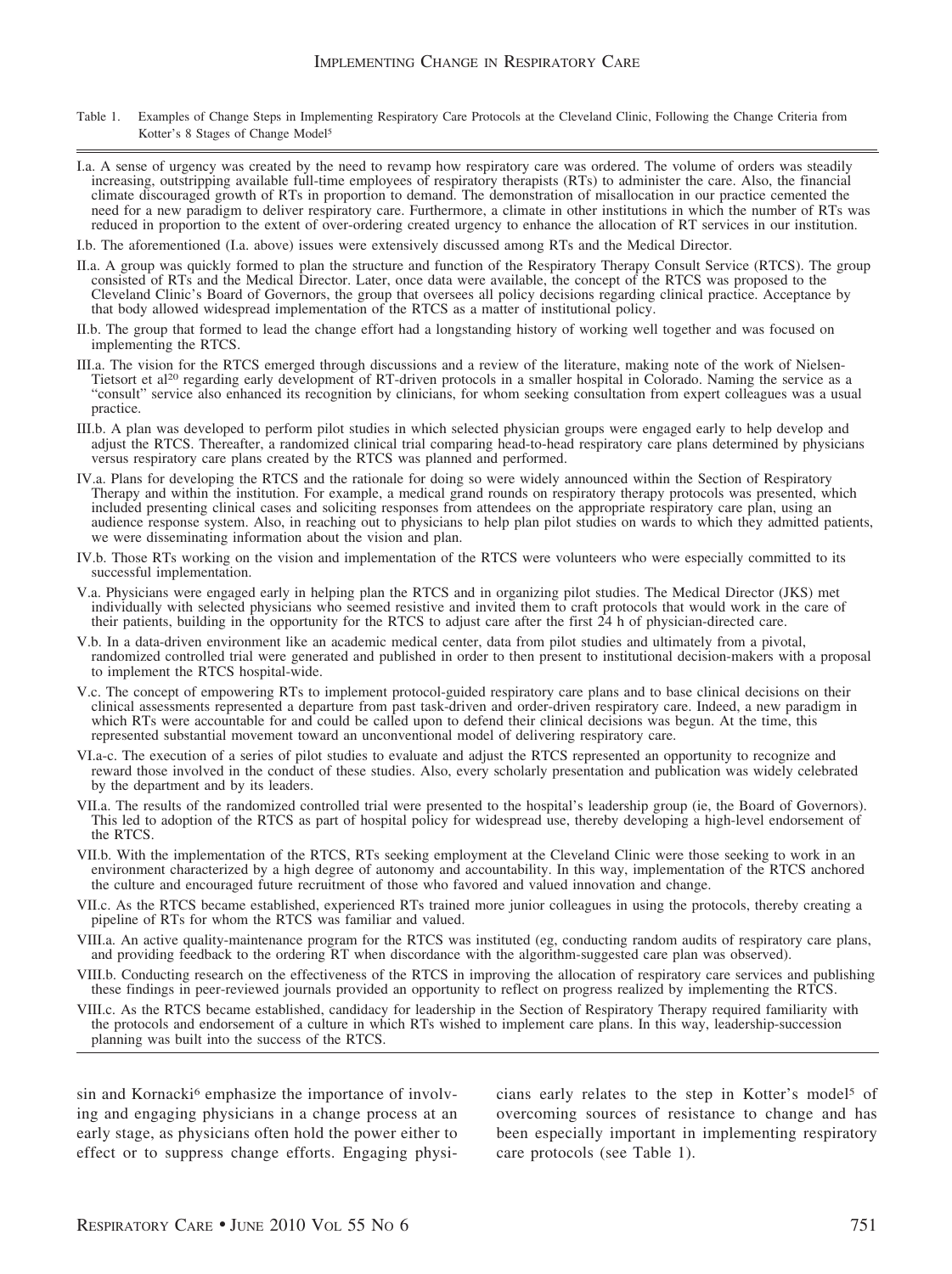

Fig. 1. The Amicus model for change, by Silversin and Kornacki. This model of change is based on the foundations of leadership, shared vision, and culture and compact. The levers define specific steps that will encourage change to take hold. (From Reference 6, with permission.) Tig. 2. As described in the text, this model outlines the process by

Finally, in discussing how new knowledge and innovation in healthcare is disseminated, Berwick7 has discussed a model of the epidemiology of change adoption that is based on observations of Iowa farmers' practice of adopting hybrid seed corn9 in the early 20th century.10 This model complements those of Kotter<sup>5</sup> and of Silversin and Kornacki<sup>6</sup> by describing how change is adopted rather than describing steps in the change process. Imagine a bell-shaped curve with "time to adoption" as the abscissa and the percent of adopters as the ordinate. At the leading edge of this Gaussian distribution of change adoption, innovators comprise 2.5% of the population (ie, are 2 standard deviations above the mean). Innovators are characterized by "venturesomeness, fascination with novelty, and risk tolerance"7 and are the first group to embrace and to use new knowledge. At the other extreme of the population, "laggards" comprise the trailing 16% of the population (ie, are 1 standard deviation below the mean), "swear by the tried and true," and are generally resistant to change. In between these extremes lie the "early adopters," the "early majority," and the "late majority". Berwick<sup>7</sup> emphasizes that change is more likely to spread when 5 features of the new idea are satisfied: (1) the benefit of the change is clear, (2) the innovation is compatible with the values, beliefs, and current needs of the group, (3) the change is simple to understand, (4) the change lends itself to being tried in a smaller pilot experience before widespread adoption (so-called "trialability"), and (5) adoption of the change by innovators is visible to the rest of the community (ie, so-called "observability"). Finally, in framing the factors that affect innovation and adoption, Berwick cites three: (1) how the innovation is perceived, (2) characteristics of the people who adopt (or fail to adopt) the innovation, and (3) contextual factors surrounding the innovation (eg, communication, incentive, leadership, and management). This third category regards characteristics of the change effort that are addressed by the models of Kotter<sup>5</sup> and of Silversin and Kornacki.<sup>6</sup>



which an individual can effect personal change. It starts by understanding one's "real self" (as you are), and then envisioning the "ideal self" (as you would like to be). Gaps between the real self and the ideal self are then clarified, which prompts development of a learning agenda and a personal development plan to close the gaps between the real self and the ideal self. The process is reinforced by risk-taking, experimentation, and an explicit plan to practice new behaviors and traits. (From Reference 8, with permission.)

Going beyond models for organizational change, many models for personal change have also been proposed and warrant mention because adopting change within the profession of respiratory care requires that individual RTs change.<sup>11-13</sup> One such model,<sup>8</sup> which is perhaps especially germane because it relates to developing the leadership competencies that are key to implementing change, is the Intentional Change Theory of Boyatzis (Fig. 2). In this model, the roadmap for personal change begins with developing a clear vision of one's "ideal self"; specifically, the person who wishes to change develops a clear vision of the person he/she wishes to be, with all the associated competencies and qualities. The next step is for the person wishing to change to candidly assess him/herself, perhaps aided by specific exercises to elicit feedback (eg, a 360° feedback activity in which one rates oneself on competencies and then elicits others' ratings regarding these same competencies). Having established the "ideal self" state and the "real self" state (ie, that based on feedback), the next step is for the person wishing to change to examine the differences or gaps between his/her real and ideal selves on specific competencies. Finally, the person wishing to change constructs a personal development plan to close these gaps and to propel him/herself toward the ideal self.

At this point in the discussion, the skeptic might naturally ask, "What does any of this have to do with respiratory care or with me?" Offering an answer to this question invites a discussion of a change effort in respiratory care that has been maturing over more than 2 decades: optimizing the delivery of respiratory care services through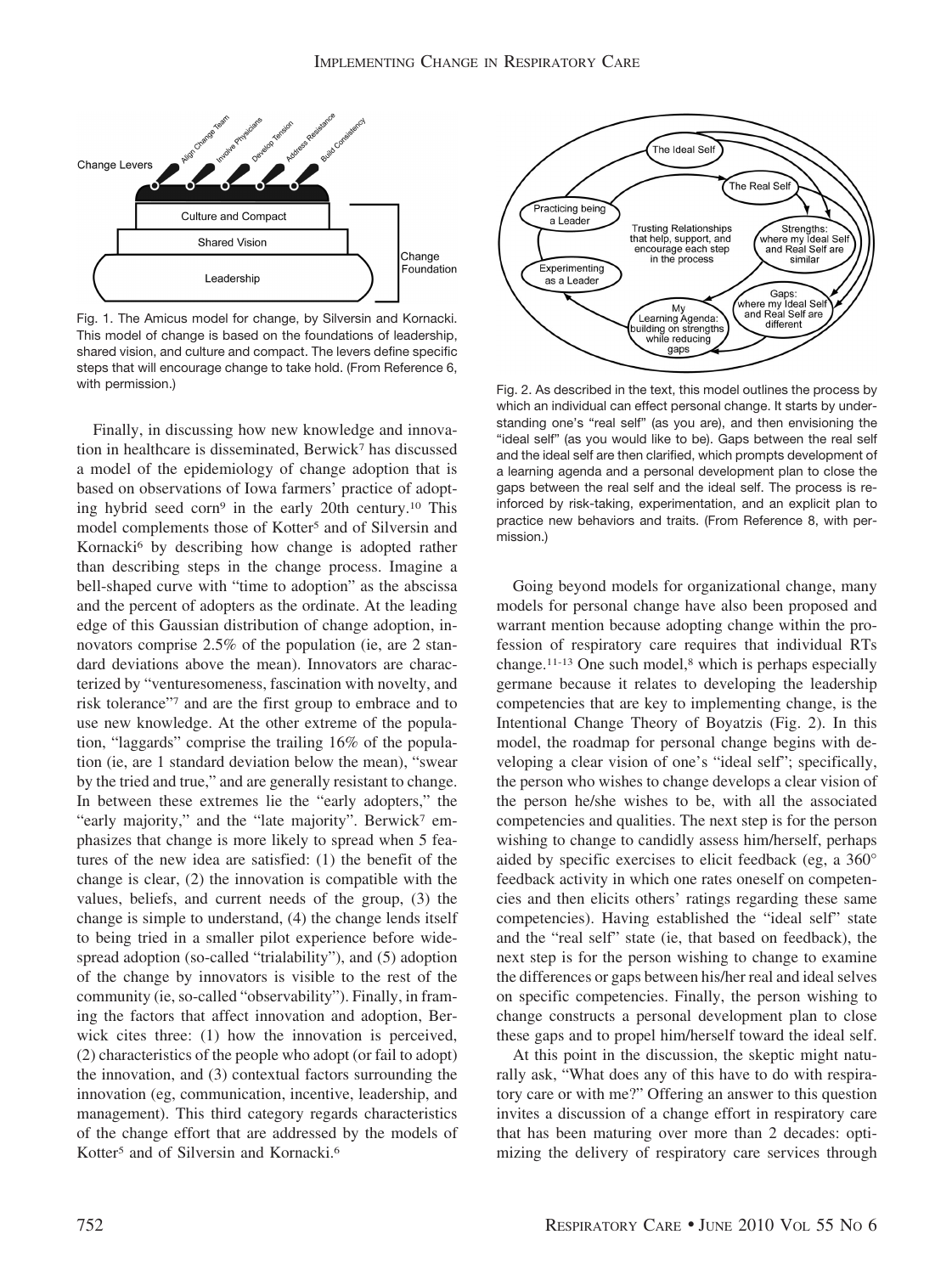respiratory care protocols implemented by RTs. As presented in Table 1, change is embedded within this example because implementing protocols represents a radical departure from the traditional model of physician-ordered respiratory care. In the discussion that follows, I offer a real-world example of implementing respiratory care protocols based on a personal experience with this process at the Cleveland Clinic. In providing instances that exemplify the stages of the Kotter model,<sup>5</sup> this discussion supports the notion that the aforementioned change models can be used to plan organizational change efforts. At the same time, recognizing the complexity and "messiness" of most organizational change efforts, I also offer examples of specific steps in this change effort that failed.

# **Implementing Respiratory Care Protocols as an Example of a Change Effort**

In telling this story and using this experience as the object of analyzing a change effort, two important disclaimers should be mentioned. First, any examination of a change process retrospectively through the lens of these change models looks unduly "clean," linear, and smooth. Of course, this perspective belies the reality that change processes, even when carefully planned, are often messy and non-linear in their trajectory and are complicated by unanticipated and sometimes unwelcome surprises. Second, the timeline over which administrative and organizational change efforts evolve is usually longer than the timeline over which clinicians characteristically observe the effects of clinical interventions. In this way, clinicians are at risk for being impatient about organizational change, as they can expect change to happen more quickly than usual. They may also become jaded by skepticism that change can occur in organizations.

As an example of a change effort in respiratory care, I briefly review the story of implementing respiratory care protocols at the Cleveland Clinic,14-19 beginning with the rationale for doing so, the actual structure of the resultant Respiratory Therapy Consult Service (RTCS), and selected studies along the way that helped inform the process and convince us and organizational decision-makers that the idea had merit. After presenting the story to clarify the value of change models, I shall then analyze this change process of implementing respiratory care protocols through the lens of the Kotter and Amicus models (see Table 1, and Fig. 1).5,6

The impetus for developing respiratory care protocols at the Cleveland Clinic was the realization that our practice of respiratory care, like many others', was adversely affected by "misallocation of respiratory care," because misallocation wasted resources at a time when most healthcare organizations were becoming increasingly costattentive.19 Misallocation consists of giving unneeded

and/or ineffective therapy to some patients (ie, over-ordering) and/or of failing to provide needed and effective respiratory care services to other patients (ie, underordering). Over-ordering and under-ordering usually occur concurrently in patient populations where this phenomenon has been studied. and sometimes occur within the same patient.<sup>20-24</sup>

We became aware that misallocation, though relatively sparsely studied at that time, was frequent in all institutions20-24 and in all clinical settings in which it had been studied to date. Because of the need to reduce waste and to optimize the allocation of respiratory care services in a financial climate in healthcare that discouraged departmental growth as service demands grew, eliminating misallocation was urgent. Our earliest realization that misallocation was occurring in our hospital came when we retrospectively reviewed 230 patients who were receiving newly ordered respiratory treatments at the Cleveland Clinic. In that study we observed that 25.2% of orders for respiratory care services represented over-ordering and 10.5% of patients experienced under-ordering.19 Because the sampling frame for this study included only patients for whom some respiratory care service was ordered, we suspected that the frequency of under-ordering in this study underestimates the true prevalence. With a sense of urgency established by growing demand for respiratory care services that outstripped available RTs to deliver them, a climate that discouraged adding RTs and the resultant need to eliminate over-ordering, and a concern that the recognition of over-ordering in other institutions had resulted in the elimination of respiratory therapy personnel in proportion to the degree of over-ordering, implementing respiratory care protocols and the RTCS at the Cleveland Clinic gained urgency and was launched. In this regard, the first stage of Kotter's change model<sup>5</sup> was amply fulfilled.

The next step in implementing respiratory care protocols was to envision that a respiratory care protocol service could work in our hospital and then to disseminate among RTs the information that suggested the need for respiratory care protocols.14,15 Next, there was a clear need to engage RTs in a team effort to actually develop the concept of a respiratory therapy consult service and to design the actual protocols and the RTCS (Fig. 3). As the concept emerged, in the fully developed RTCS, RTs respond to the physician's request for a consult and then use branched logic algorithms to assess patients' respiratory needs and generate a respiratory care plan.

Physician champions for the RTCS were sought early on, and physician input into early versions of the protocols were also key success elements. Pilot studies were then conducted in which the RTCS was implemented15-17 with physician endorsement on selected nursing units at the Cleveland Clinic. The intent of these pilot studies was to invite feedback and to evaluate the process of implement-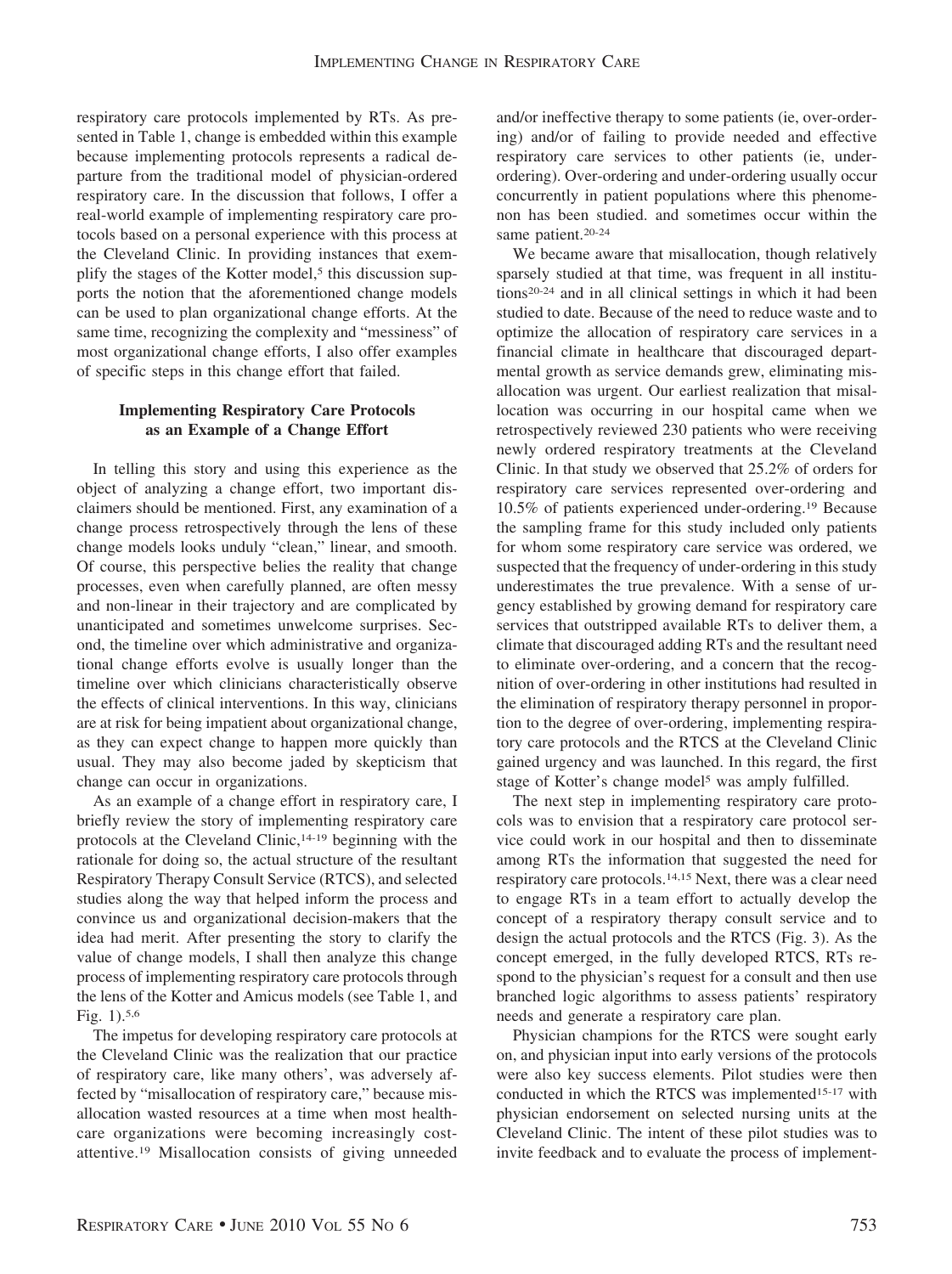

Fig. 3. Structure and flow of a respiratory therapy consult at the Cleveland Clinic. The physician requests a respiratory therapy consult, which prompts an respiratory therapist (RT) evaluator to see and assess the patient, and, using branched logic algorithms, to develop a respiratory therapy care plan for that patient. The RT evaluator then either performs the needed therapy or calls an implementing RT to deliver the needed respiratory treatments. The respiratory therapy care plan is then reassessed, often at each shift meeting, in which the RTs question each other about the indications for the respiratory therapy the patient is receiving.

ing the RTCS and associated outcomes toward the goal of adjusting and optimizing the RTCS for more widespread implementation. At the same time, early missteps that required learning and correction included our failing to engage early enough some vocal physician resisters and failing to assure that the nuances of some physicians' practices were incorporated into the protocols. These missteps highlight the lever in the Silversin and Kornacki model<sup>6</sup> that physicians should be engaged early, and the guidance from the Kotter model<sup>5</sup> that sources of resistance should be overcome early.

Having optimized the process for performing respiratory therapy consults, broader implementation of the RTCS on more hospital nursing units was begun, again with physician endorsement and with the understanding that use of the RTCS was at physician discretion. Specifically, physicians could either request and implement an RTCSderived care plan or could generate their own order for all the patient's respiratory care.

We were keen to frankly assess whether the RTCS really worked to enhance allocation and so strongly wished to conduct a randomized controlled trial in which we compared head-to-head the appropriateness of respiratory care plans developed by RTs using the RTCS versus respiratory care plans developed by physicians (physician-directed care). We were also aware that such a trial could only be done at our hospital before physicians at the Cleveland Clinic fully embraced and used the RTCS, as it would be impossible to develop a control group of patients receiving physician-directed care after the RTCS was in widespread use within the hospital. We also felt it was critically important to candidly and rigorously assess the efficacy of the RTCS before advocating its widespread implementation. Also, if efficacy was shown, a push to implement widely would be justified and, in fact, mandated. In this context, we initiated such a randomized controlled trial soon after optimizing the RTCS<sup>14</sup> based on the multiple pilot studies. We wished to use the results, if they confirmed the hypothesis that allocation would be enhanced, to buttress support for use of the RTCS as an institutional policy.

The randomized controlled trial<sup>18</sup> enrolled 145 patients, 71 in the RTCS group and 74 in the physician-directed group. Study participants for whom respiratory care plans had been already written by physicians were randomly allocated into one of 2 groups: the treatment group (in which the physician's respiratory care plan was preempted by an RTCS-directed respiratory care plan, which was developed blind to the physician's respiratory therapy orders) versus the control group (in which the physician's respiratory care plan was implemented). The primary outcome measure of the study was appropriately indicated respiratory therapy treatments, stratified by a priori criteria for stringent versus lenient levels of appropriateness. A variety of expected secondary outcomes were also examined (eg, hospital mortality, duration of stay, number and types of respiratory therapies used, and cost of respiratory therapy treatments). The results of the randomized trial indicated significantly enhanced allocation of respiratory therapy services with the RTCS (82% appropriate orders vs 64%, and 86% vs 72% appropriate orders [both with  $P < .001$ ] using both stringent and lenient criteria respectively) for the appropriateness of respiratory care ordering. Trends were evident toward lower costs of ordered respiratory therapy services and no excess of associated adverse events (eg, hospital stay or mortality) with RTCSdirected care.

Encouraged by these confirmatory results, we next presented to the Cleveland Clinic's policy decision-makers (ie, the Board of Governors) a proposal to use the RTCS as the service by which most respiratory services would be ordered for Cleveland Clinic in-patients. This proposal was approved, leading to the longstanding use and entrenchment of the RTCS and of respiratory care protocols in the practice of respiratory care at the Cleveland Clinic, now more than 10 years ago. Indeed, the sustainability of using the RTCS and protocols provides evidence of the success of the change effort.

To further assess the value of the change models in helping to both understand and to plan a change effort in a healthcare organization, it may be helpful to consider the change effort of implementing the RTCS using the models proposed by Kotter<sup>5</sup> and by Silversin and Kornacki.<sup>6</sup> In fact, both of these models seem quite helpful in describing the actual steps in our change effort.

Considered using the Kotter model,<sup>5</sup> a sense of urgency to implement a new paradigm for delivering and allocating respiratory care was being created when we decided to examine misallocation in our own hospital. Coupled with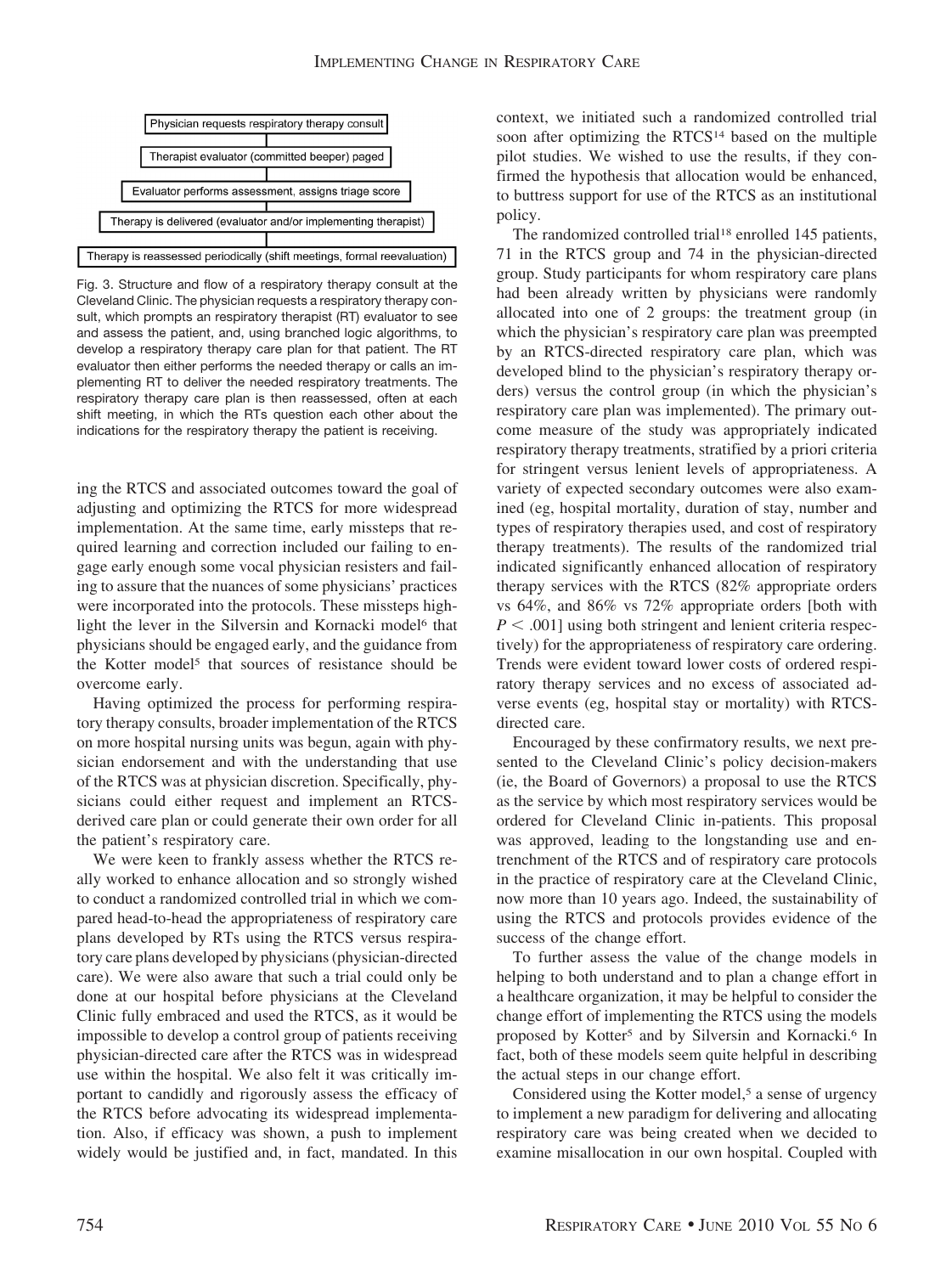concerns that misallocation wastes scarce resources and that our finding over-ordering might prompt an administrative response of eliminating RTs (in proportion to the percent of over-ordering), this realization and sharing these findings widely among the RTs involved in the study and others created a "burning platform" from which to launch the change effort. Urgency therefore was created.

Next, in reaching out to RTs to help craft protocols and to design the flow of the RTCS and in seeking physician champions to help facilitate pilot studies, we were creating a guiding coalition. (As noted, one of our early missteps was failure to anticipate all the potential pockets of resistance and having to address these later and in a less optimal way.) In designing the respiratory care consultation process, we were creating the vision of the new state. In designing early pilot studies from which to learn about optimizing the program, we were creating a strategy to drive the change process. At least in retrospect, we reasoned that we needed to learn from early experience about how to conduct the service and also needed to sound the environment for pockets of potential resistance (eg, from physicians who might regard the RTCS as a threat to their clinical autonomy and/or authority).

Also, naming the program as a "consult service" was a strategic step because the name used the language of a widely accepted, well established clinical resource (ie, a clinical subspecialty consult service to which physicians routinely turn for expert help in managing a complex clinical problem) to describe this new, and then radical service. By likening the RTCS to a clinical subspecialty consult service, we were invoking the acceptability and desirability of expert help by the RTCS, thereby ideally avoiding some of resistance that could arise if the RTCS was seen as a departure from acceptable practice.

The change vision was communicated in 3 important ways: (1) by engaging RTs in helping to develop protocols and designing the RTCS, (2) by engaging physicians early and by including them in the discussion and analysis of the pilot studies, and (3) by sharing the results of the randomized controlled trial with organizational leaders in order to elicit support for implementing the RTCS institution-wide.

The desire to gather definitive data to present to Cleveland Clinic decision-makers on the Board of Governors and to sanction the RTCS at the highest institutional level was an attempt to empower broad-based action. Specifically, in carrying out a service that was endorsed by organizational leadership, RTs were exercising the permission they had received to execute the RTCS. With each paper we published and with the completion of the early pilot studies, the respiratory therapy group took time to celebrate short-term wins and to acknowledge the many contributors whose work helped realize the RTCS. Indeed, we tried to make publishing a paper and/or presenting an abstract in which the individual RT could showcase her/ his work in the presence of colleagues into a celebratory, reinforcing event. We strove to develop a culture in which RTs' academic contributions were cause for celebration.

Once the RTCS was under way, we observed interest by RTs outside the Cleveland Clinic to join an environment that promoted RT professionalism and autonomy. Indeed, this consolidation of gains had a two-fold effect that seemed doubly beneficial. In the short-term, instituting a new paradigm in which RTs could exercise decision making but had accountability challenged some RTs who were wedded to the older paradigm of physician-ordered respiratory care; some RTs elected to leave for other, more traditionbound environments. On the other hand, the prospect of working on the RTCS and in a professional milieu that expects judgment and accountability proved attractive to more innovative RTs who were seeking such an environment; this allowed us to recruit some very talented RTs.25 Notably, since an initial out-migration of what we might regard as the laggards in the aforementioned change adoption model,<sup>7</sup> the annual turnover rate for RTs has been generally quite low (ie, uniformly  $\lt 10\%$  and sometimes below 5%). Finally, the RTCS has become anchored in the culture of respiratory care at the Cleveland Clinic as enthusiasm to implement respiratory care protocols has extended beyond the initial clinical areas of application (ie, in adult non-intensive-care in-patients) to pediatrics and to intensive-care settings. Also, management information systems have been acquired with a view that the respiratory care protocols could be embedded and programmed. In this way, new RT leaders in our hospital need to be aware of the systems that are in place. A leadership pipeline was developing for succession planning. Overall, it appears that Kotter's 8-stage model for change<sup>5</sup> describes the implementation of RT protocols well.

Similarly, the process of implementing RT protocols can be understood through the Amicus change model of Silversin and Kornacki.6 For example, developing a shared vision of the RTCS, its purpose, and structure was a key first step. Similarly, tension was developed when misallocation was recognized. The RTs were aligned in their teaming together to design protocols, and the RTCS and potential sources of resistance were addressed by involving physicians early.What emerged was a culture that welcomed change avidity and that has allowed other innovations to further anchor the RTCS, such as implementing a management information system that contains the protocols and interfaces with the hospital's electronic medical record, and auditing the appropriateness of respiratory care ordering.

# **Characteristics of Change-Avid Respiratory Therapy Departments**

Enthusiasm for the RTCS and for the process of innovating in respiratory therapy created ongoing interest in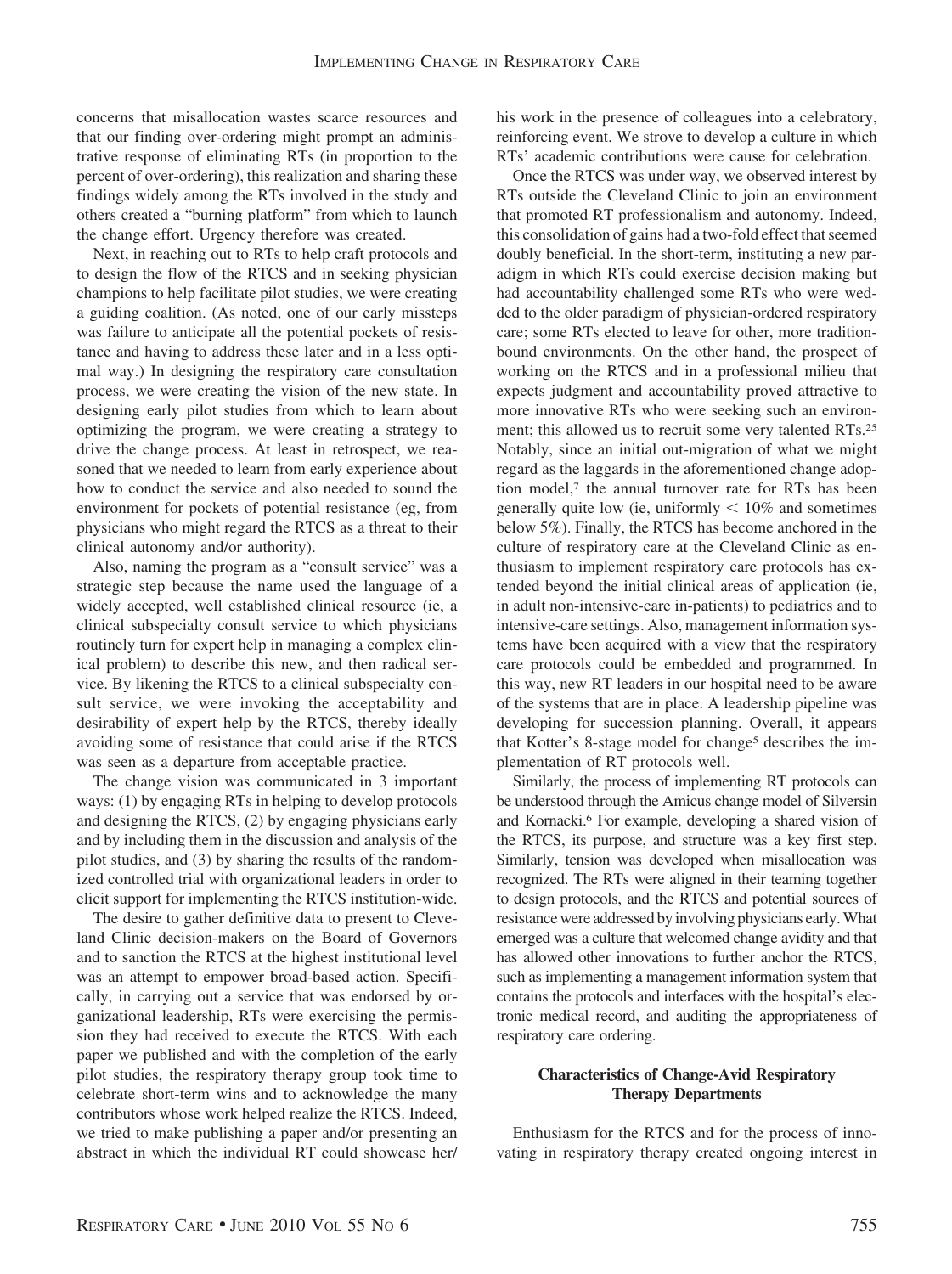the question: What are the characteristics of RT departments that embrace change (ie, are change-avid)? Asking this question prompted us to undertake an observational study<sup>22</sup> in which we used a priori criteria to define changeavid RT departments (ie, characterized by having at least 2 of the following 3 criteria: (1) uses a management information system in respiratory therapy, (2) uses a comprehensive respiratory therapy protocol program, and (3) uses noninvasive ventilation for at least 20% of patients with exacerbations of chronic obstructive pulmonary disease). We then invited and interviewed leaders from 8 RT departments that were deemed either change-avid  $(n = 4)$  or non-change-avid  $(n = 4)$  regarding the structure, culture, and attitudes of their departments. Based on 2 instruments that assessed change readiness using available change models, ratings on change-avid departments differed significantly on both instruments. In-person interviews of the RT leaders from those departments also informed themes that distinguished change-avid from nonchange-avid departments.

These differentiating features of change-avid RT departments were: having an up-to-date leadership team; employee involvement in change; celebrating wins; and an overall sense of progressiveness in the department. Individuals in change-avid departments often subscribe to and model the behaviors of seeking improvements in respiratory care practice, valuing teamwork, and supporting colleagues' successes. Further reflection identified 11 highly desired features of change-avid RT departments (Table 2). In keeping with the idea that professional satisfaction requires alignment between the organization's values and those of the individual, personal observation suggests that characteristics of individuals in change-avid RT departments include: having energy to innovate and a desire for quality; a desire to communicate and to ask questions; good teamwork; a thirst for ongoing learning and selfdevelopment; and organizational political awareness. Perhaps not surprisingly, many of the 11 features that characterize change-avid departments seem closely related to stages in the Kotter model of change,<sup>5</sup> further suggesting the applicability of these principles to change in healthcare settings.

### **Implications for the Profession of Respiratory Care and for Respiratory Therapists**

In the context that change is important for respiratory care, what implications and/or suggestions might this discussion have for our profession of respiratory care and for us as individual respiratory clinicians?

First, regarding the profession, it is worth emphasizing the necessity of change for progress in respiratory care and, indeed, for its very vitality. Stasis and complacency will cause stagnation and will cause talented respiratory

- Table 2. "Highly Desired" Features of a Change-Avid Respiratory Therapy Department
- 1. Having a close and collegial working relationship between the medical director and the respiratory therapy staff
- 2. Having a strong and supportive champion for change in the hospital administrative structure (eg, hospital leaders and medical director)
- 3. Using data and other evidence to define problems and to measure the effectiveness of proposed solutions
- 4. Using multiple and redundant types of communication to cascade information throughout the respiratory therapy department
- 5. Being attentive to the forces of resistance and obstacles to change, and being able to navigate within institutional systems and people to achieve change
- 6. Being willing to confront, engage, and gain closure on tough issues
- 7. Having and maintaining a culture of internal, self-imposed, systematic, ongoing education and knowledge-acquisition
- 8. Consistently rewarding and recognizing change-avid behavior among the respiratory therapy department members
- 9. Fostering ownership for change rather than just complying with external policies and demands and, as part of this ownership, taking the time to identify and involve stakeholders in change (eg, physicians, nurses, hospital thought-leaders and decision-makers)
- 10. Paying attention to leadership development and successionplanning in the respiratory therapy staff
- 11. Having and communicating a vision in the department

(Adapted from Reference 4.)

clinicians to leave the field in search of challenges and opportunities to contribute elsewhere.

The obvious corollary is that respiratory therapy must encourage innovation and creativity among its members. Strategies to realize this goal might include developing and fostering a pipeline of creative, talented respiratory clinicians and celebrating their resultant innovations. More specifically, I believe we must develop strategic academic partnerships and offer substantial scholarships that will encourage talented respiratory clinicians to pursue advanced training that will equip them to take on the challenging issues of healthcare and to move the field. Training in areas such as clinical investigation, biostatistics, epidemiology/public health, education, and organizational development would allow these talented colleagues to reinvest this training and talent in respiratory care. I applaud the current movement to establish masters-level training in respiratory care, because such training will confer to these masters-prepared individuals the needed skills to lead in respiratory care. In my view, the ideal curriculum would also include training in leadership, change management, scientific inquiry, biostatistics, and data management. Surely, were we to foster a pipeline of advanced trainees in respiratory care, prospects would be bright for the continuous renewal and innovation on which progress and the field of respiratory care depend.